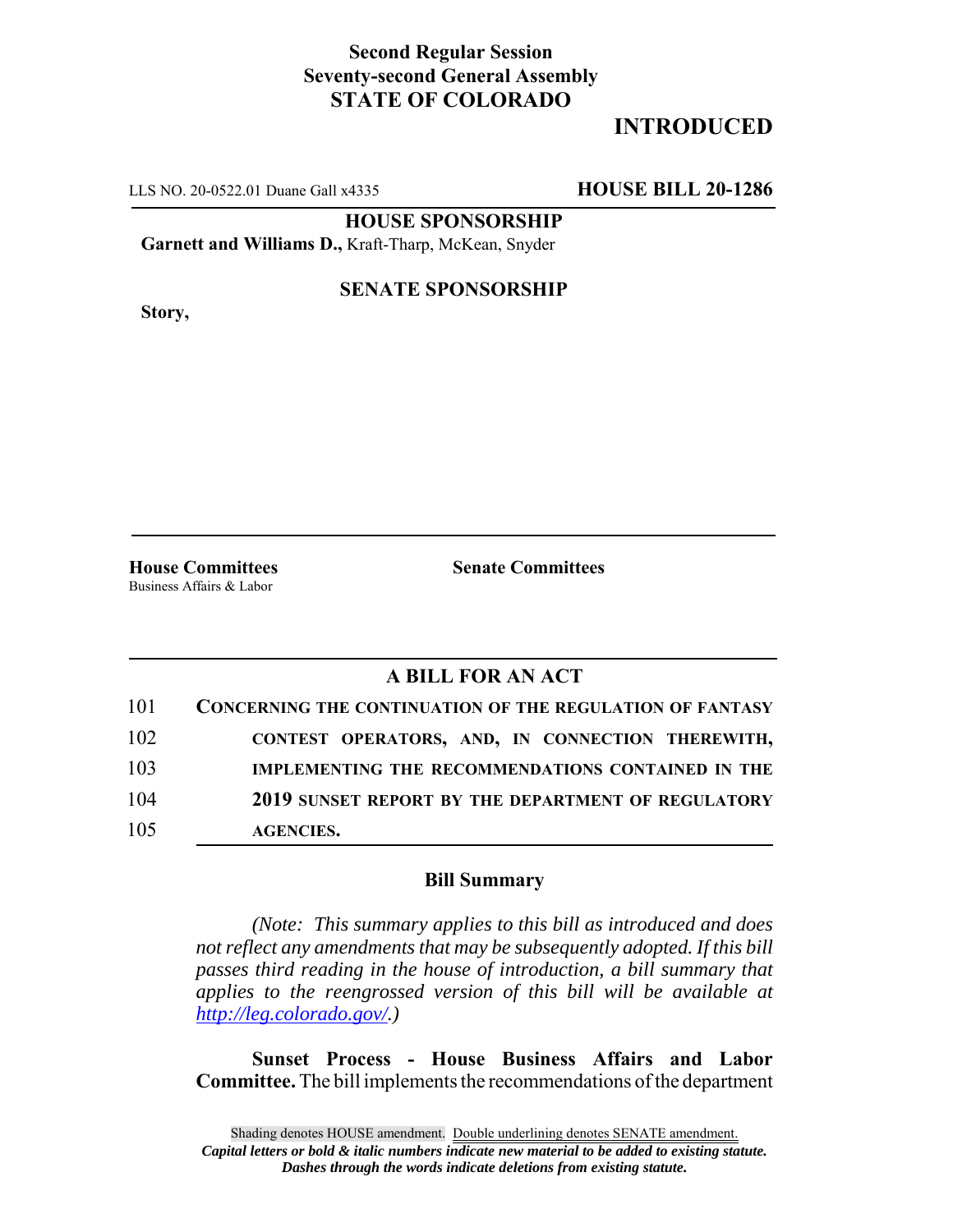of regulatory agencies' sunset review and report of the "Fantasy Contests Act" by:

- ! Extending the repeal date of the regulatory provisions until September 1, 2027 (**sections 1 and 2** of the bill);
- ! Transferring regulatory authority over fantasy contest operators from the director of the division of professions and occupations in the department of regulatory agencies to the director of the division of gaming in the department of revenue (**sections 2 through 12**); and
- ! Requiring small fantasy contest operators (i.e., those with 7,500 or fewer active customer accounts in Colorado) to undergo annual audits by an independent third party and submit the results to the department of revenue, as larger operators are currently required to do (**section 2**).

1 *Be it enacted by the General Assembly of the State of Colorado:*

2 **SECTION 1.** In Colorado Revised Statutes, 24-34-104, **repeal**

- 3 (19)(a)(X); and **add**  $(28)(a)(III)$  as follows:
- 4 **24-34-104. General assembly review of regulatory agencies** 5 **and functions for repeal, continuation, or reestablishment - legislative**
- 6 **declaration repeal.** (19) (a) The following agencies, functions, or both,
- 7 are scheduled for repeal on September 1, 2020:
- 8  $(X)$  The regulation of fantasy contest operators by the director of 9 the division of professions and occupations in the department pursuant to
- 10 sections 12-125-104 to 12-125-108, 12-125-110, and 12-125-111;
- 11 (28) (a) The following agencies, functions, or both, are scheduled 12 for repeal on September 1, 2027:
- 13 (III) THE REGULATION OF FANTASY CONTEST OPERATORS BY THE 14 DIRECTOR OF THE DIVISION OF GAMING IN THE DEPARTMENT OF REVENUE 15 PURSUANT TO PART 16 OF ARTICLE 30 OF TITLE 44.
- 16 **SECTION 2.** In Colorado Revised Statutes, **add with amended** 17 **and relocated provisions** part 16 to article 30 of title 44 as follows: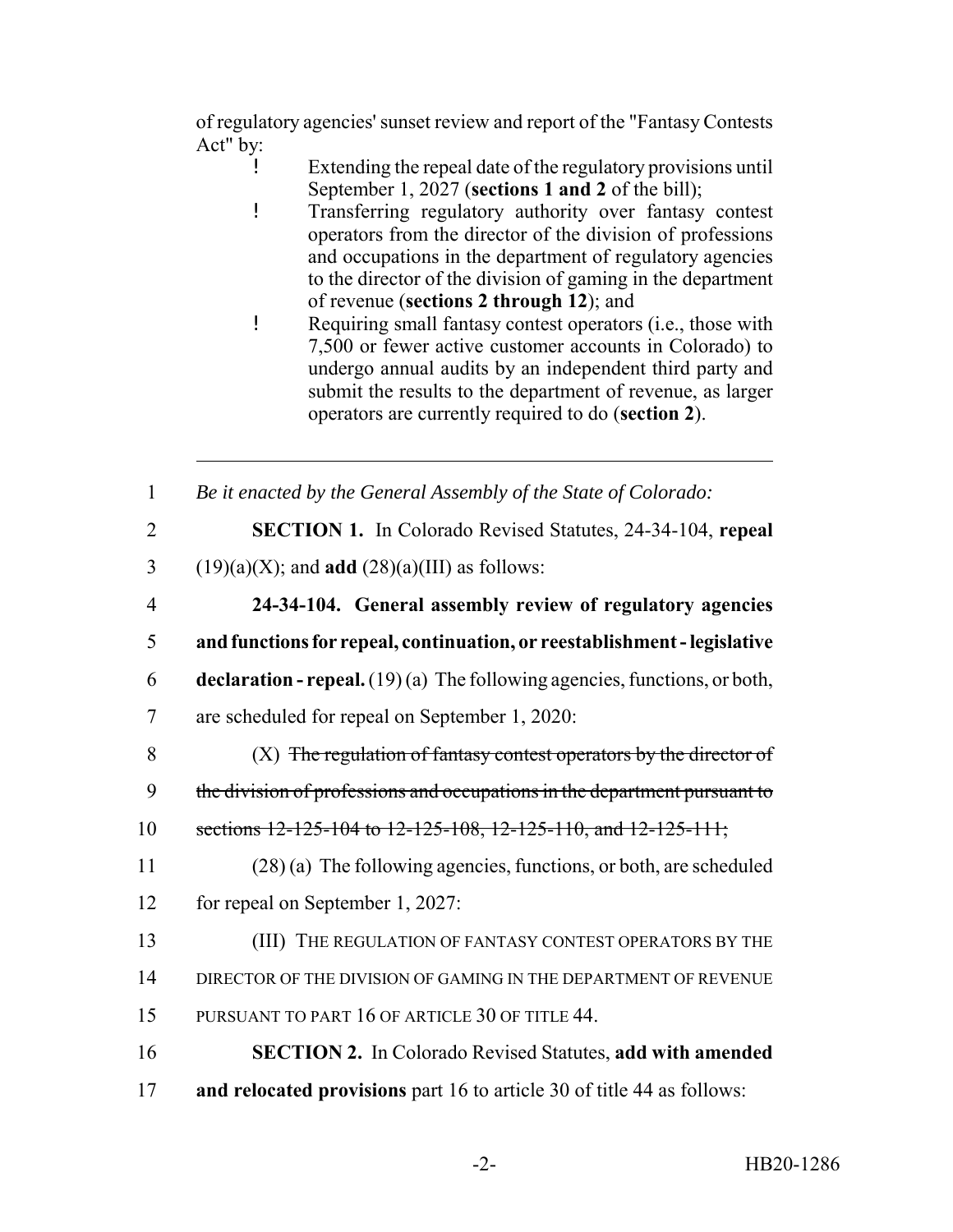| $\mathbf{1}$   | <b>PART 16</b>                                                                        |
|----------------|---------------------------------------------------------------------------------------|
| $\overline{2}$ | <b>FANTASY CONTESTS</b>                                                               |
| 3              | 44-30-1601. [Formerly 12-125-101] Short title. The short title of                     |
| $\overline{4}$ | this article 125 PART 16 is the "Fantasy Contests Act".                               |
| 5              | 44-30-1602. [Formerly 12-125-103] Definitions. As used in this                        |
| 6              | article 125 PART 16, unless the context otherwise requires:                           |
| $\tau$         | (1) "Confidential information" means information related to the                       |
| 8              | play of a fantasy contest by fantasy contest players obtained as a result of          |
| 9              | or by virtue of a person's employment.                                                |
| 10             | (2) "DIRECTOR" MEANS THE DIRECTOR OF THE DIVISION OF GAMING                           |
| 11             | OR THE DIRECTOR'S DESIGNEE.                                                           |
| 12             | $(2)$ (3) "Entry fee" means cash or cash equivalents that are                         |
| 13             | required to be paid by a fantasy contest player to a fantasy contest                  |
| 14             | operator in order to participate in a fantasy contest.                                |
| 15             | $\left(\frac{1}{2}\right)$ (4) "Fantasy contest" means a fantasy or simulated game or |
| 16             | contest in which:                                                                     |
| 17             | The value of all prizes and awards offered to winning<br>(a)                          |
| 18             | participants is established and made known to the participants in advance             |
| 19             | of the contest;                                                                       |
| 20             | (b) All winning outcomes reflect the relative knowledge and skill                     |
| 21             | of the participants and are determined predominantly by accumulated                   |
| 22             | statistical results of the performance of athletes in fully completed                 |
| 23             | sporting events; except that a sporting event that has been called or                 |
| 24             | suspended due to weather or any other natural or unforseen event is                   |
| 25             | considered fully completed; and                                                       |
| 26             | (c) Winning outcomes are not based on randomized or historical                        |
| 27             | events or on the score, point spread, or any performance of any single                |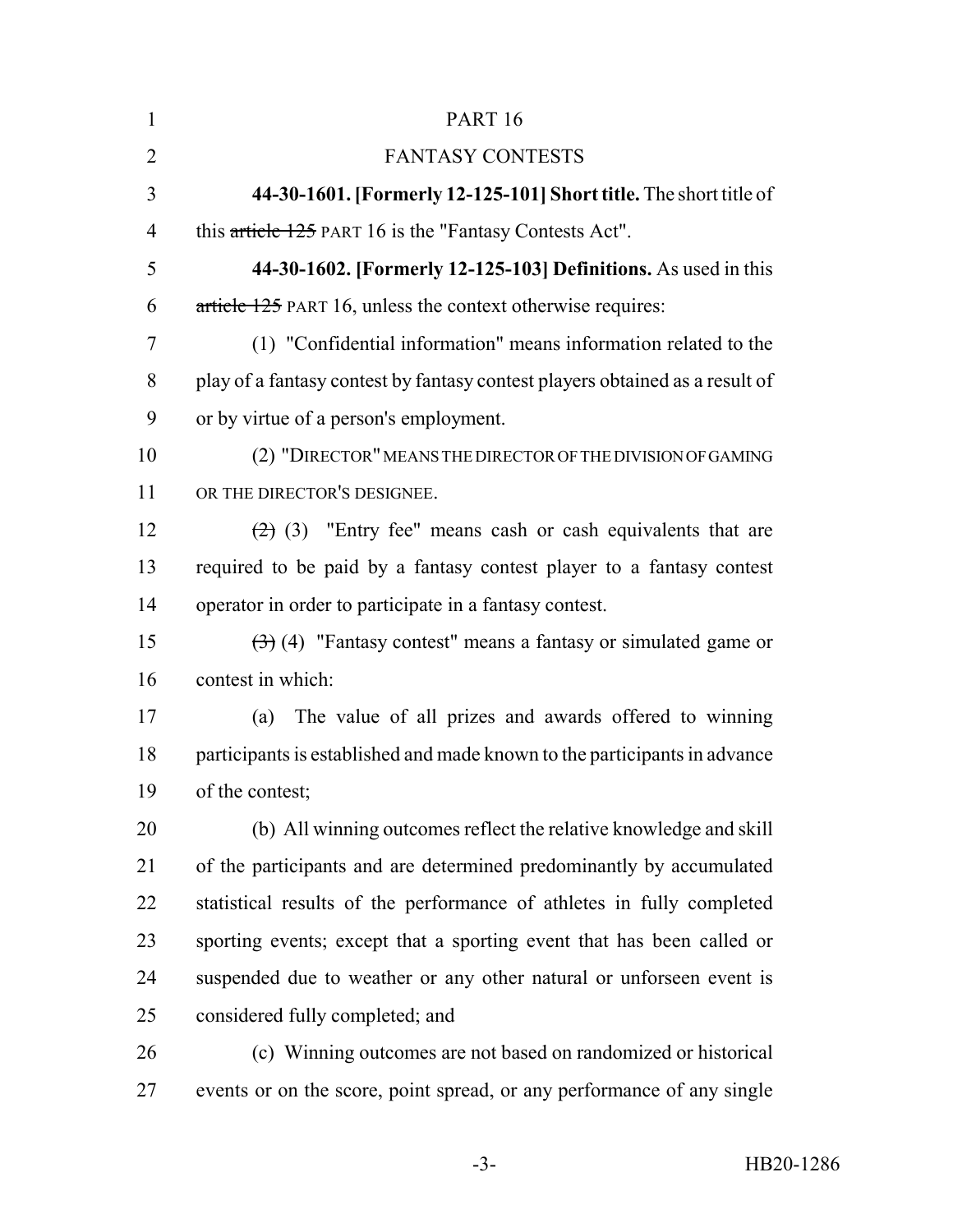actual sports team or combination of the teams or solely on any single performance of an individual athlete in any single actual sporting event.

 (4) (5) "Fantasy contest operator" means a person or entity that offers fantasy contests with an entry fee for a cash prize to members of the public.

6  $(5)(6)$  "Fantasy contest player" means a person who participates in a fantasy contest with an entry fee offered by a fantasy contest operator.

 $(6)(7)$  "Small fantasy contest operator" means a fantasy contest operator that has no more than seven thousand five hundred fantasy contest players in Colorado with active accounts who participate in fantasy contests with an entry fee.

 **44-30-1603. [Formerly 12-125-104] Rules - procedures - continuity of provisions and enforcement actions - repeal.** (1) (a) The director OF THE DIVISION OF GAMING shall promulgate reasonable rules for 16 the ADMINISTRATION AND ENFORCEMENT OF THIS PART 16, INCLUDING RULES GOVERNING THE identification, licensing, and fingerprinting of applicants for licensure.

 (b) (I) ANY RULES OF THE DIRECTOR OF THE DIVISION OF PROFESSIONS AND OCCUPATIONS IN THE DEPARTMENT OF REGULATORY 21 AGENCIES IN EFFECT ON SEPTEMBER 1, 2020, UNDER ARTICLE 125 OF TITLE 22 12 CONTINUE IN EFFECT THEREAFTER AS THOUGH THEY HAD BEEN PROMULGATED BY THE DIRECTOR OF THE DIVISION OF GAMING UNDER THIS PART 16. REFERENCES IN ANY SUCH RULE TO THE DIRECTOR OF THE DIVISION OF PROFESSIONS AND OCCUPATIONS ARE DEEMED TO REFER TO THE DIRECTOR OF THE DIVISION OF GAMING.

**(II)** THIS SUBSECTION (1)(b) WILL BE REPEALED IF THE DIRECTOR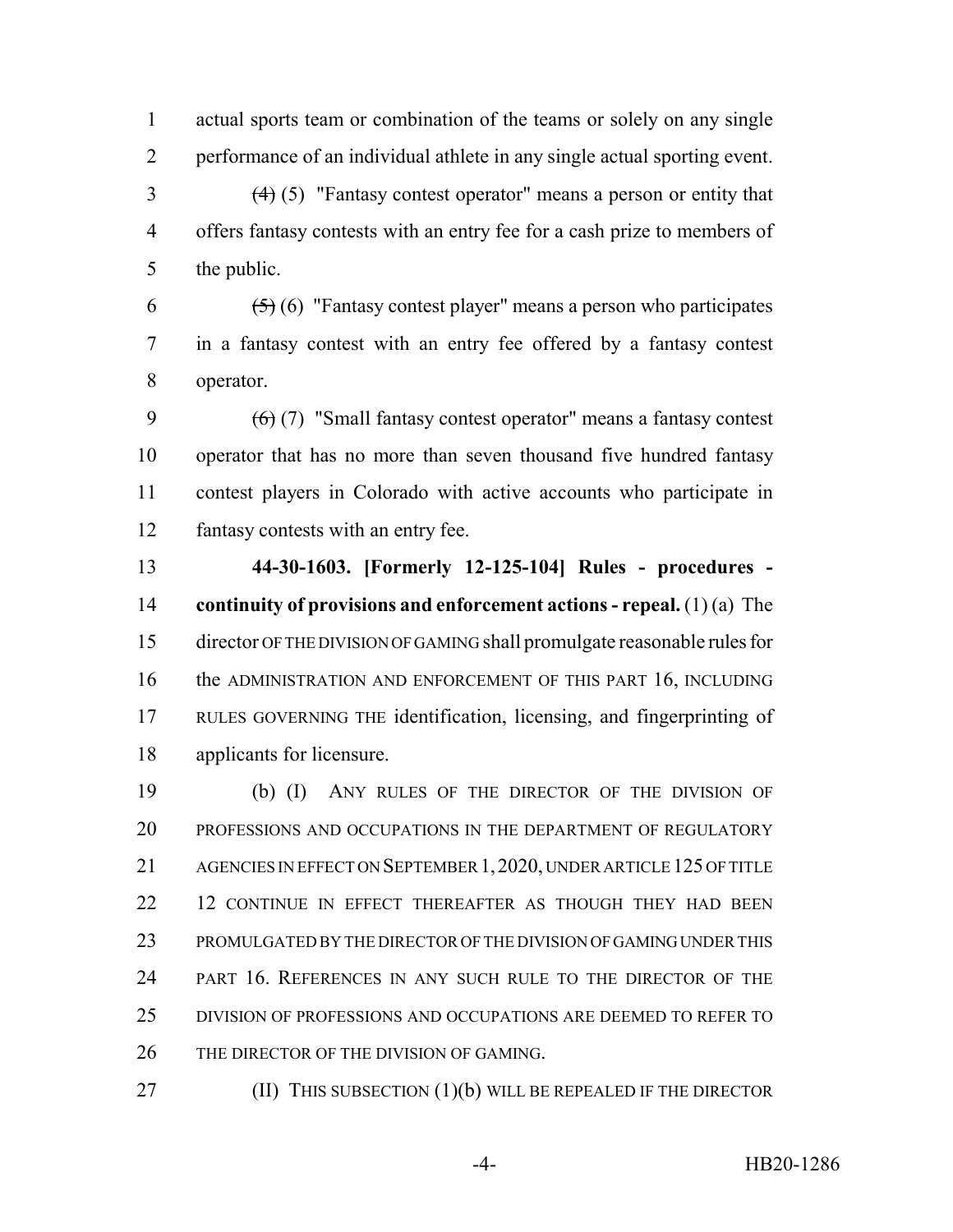OF THE DIVISION OF GAMING PROMULGATES RULES PURSUANT TO 2 SUBSECTION (1)(a) OF THIS SECTION AND THE RULES TAKE EFFECT. THE DIRECTOR OF THE DIVISION OF GAMING SHALL NOTIFY THE REVISOR OF STATUTES IN WRITING OF THE DATE ON WHICH THE CONDITION SPECIFIED IN THIS SUBSECTION (1)(b)(II) HAS OCCURRED BY E-MAILING THE NOTICE 6 TO REVISOROFSTATUTES.GA $@$ STATE.CO.US. THIS SUBSECTION  $(1)(b)$  IS REPEALED, EFFECTIVE UPON THE DATE IDENTIFIED IN THE NOTICE THAT THE RULES TAKE EFFECT OR, IF THE NOTICE DOES NOT SPECIFY THAT DATE, UPON THE DATE OF THE NOTICE TO THE REVISOR OF STATUTES.

 (2) (a) For purposes of Any hearing, investigation, accusation, or 11 other matter coming before the director pursuant to this article 125, 12 section -20-403 (2) and (3) apply INITIATED BY OR PENDING BEFORE THE DIRECTOR OF THE DIVISION OF PROFESSIONS AND OCCUPATIONS AS OF SEPTEMBER 1, 2020, UNDER ARTICLE 125 OF TITLE 12 CONTINUES THEREAFTER AS THOUGH INITIATED BY OR PENDING BEFORE THE DIRECTOR 16 OF THE DIVISION OF GAMING UNDER THIS PART 16. IN ANY SUCH MATTER, REFERENCES IN PLEADINGS OR OTHER DOCUMENTS TO THE DIRECTOR OF THE DIVISION OF PROFESSIONS AND OCCUPATIONS ARE DEEMED TO REFER TO THE DIRECTOR OF THE DIVISION OF GAMING.

20 (b) THIS SUBSECTION (2) WILL BE REPEALED IF THE DIRECTOR OF THE DIVISION OF GAMING RESOLVES ALL MATTERS SPECIFIED IN SUBSECTION (2)(a) OF THIS SECTION AND ALL APPLICABLE JUDICIAL REVIEW OF THE MATTERS HAVE BEEN FINALIZED. THE DIRECTOR OF THE DIVISION OF GAMING SHALL NOTIFY THE REVISOR OF STATUTES IN WRITING OF THE DATE ON WHICH THE CONDITION SPECIFIED IN THIS SUBSECTION (2)(b) HAS OCCURRED BY E-MAILING THE NOTICE TO 27 REVISOROFSTATUTES.GA@STATE.CO.US. THIS SUBSECTION (2) IS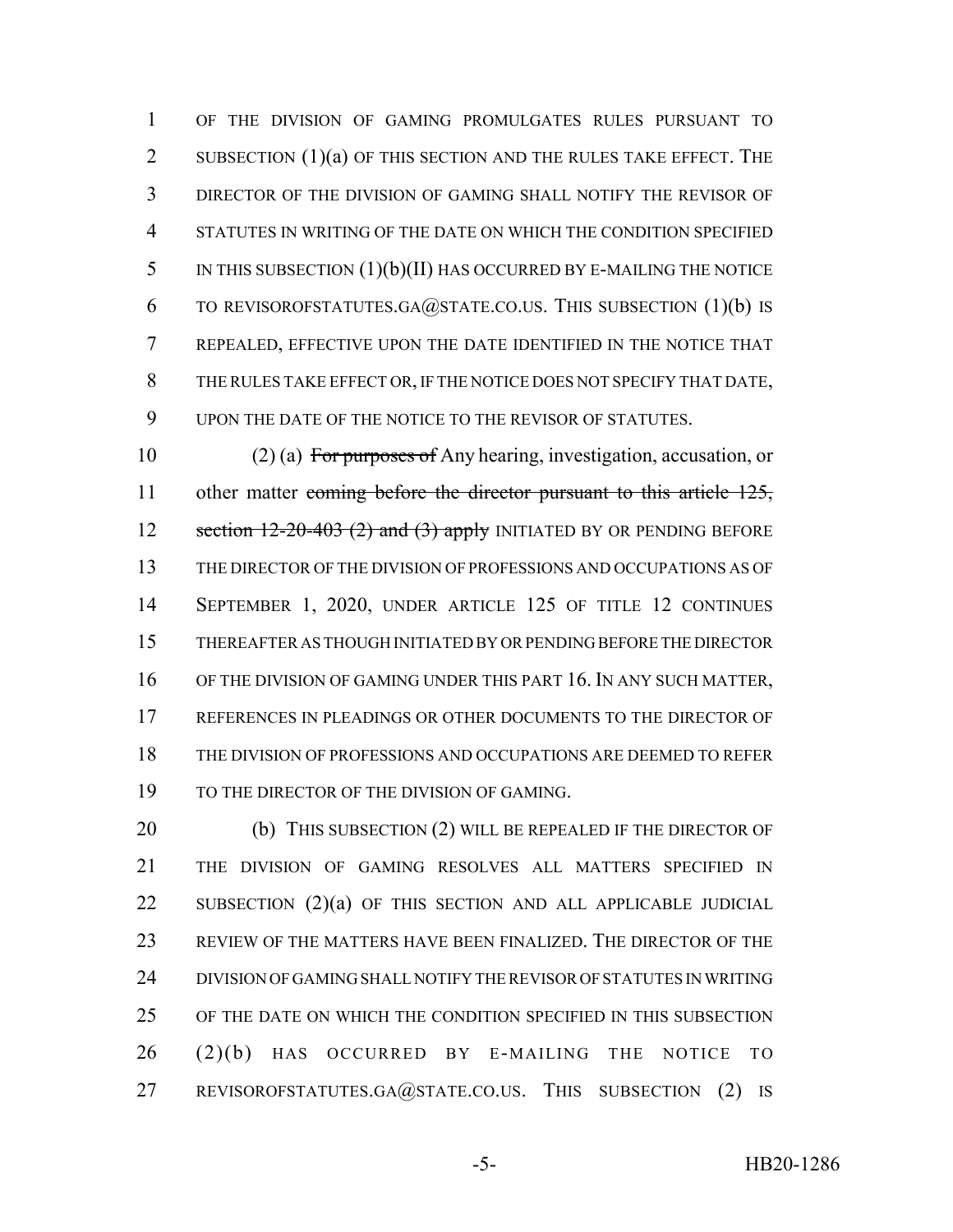REPEALED, EFFECTIVE UPON THE DATE IDENTIFIED IN THE NOTICE THAT THE CONDITION HAS OCCURRED OR, IF THE NOTICE DOES NOT SPECIFY THAT DATE, UPON THE DATE OF THE NOTICE TO THE REVISOR OF STATUTES.

 **44-30-1604. [Formerly 12-125-105] Registration.** (1) On and 5 after July 1, 2017 SEPTEMBER 1, 2020, an entity shall not operate as a small fantasy contest operator unless the entity is registered with the 7 director. On and after July 1, 2017 SEPTEMBER 1, 2020, an individual who is not operating through an entity shall not operate as a small fantasy contest operator unless the individual is registered with the director.

 (2) A small fantasy contest operator is subject to all of the 11 provisions of this article 125 PART 16; except that:

 (a) A small fantasy contest operator need only be registered, not 13 licensed, in order to offer fantasy contests for a fee, a small fantasy 14 contest operator is not subject to the requirements of section 12-125-107 (2) regarding an annual audit; and a small fantasy operator is subject to 16 section  $\frac{12-125-106(3)}{44-30-1605(3)}$ ; and

(b) The director shall:

 (I) Establish a registration process for small fantasy contest operators; and

 (II) Not initiate an investigation of a potential violation of this 21 article 125 PART 16 by a small fantasy contest operator except upon the filing of a complaint with the director that the director reasonably believes warrants investigation.

 **44-30-1605. [Formerly 12-125-106] Licensing.** (1) (a) On and 25 after July 1, 2017 SEPTEMBER 1, 2020, an entity shall not operate as a fantasy contest operator unless the entity is licensed by the director. On 27 and after July 1, 2017 SEPTEMBER 1, 2020, an individual who is not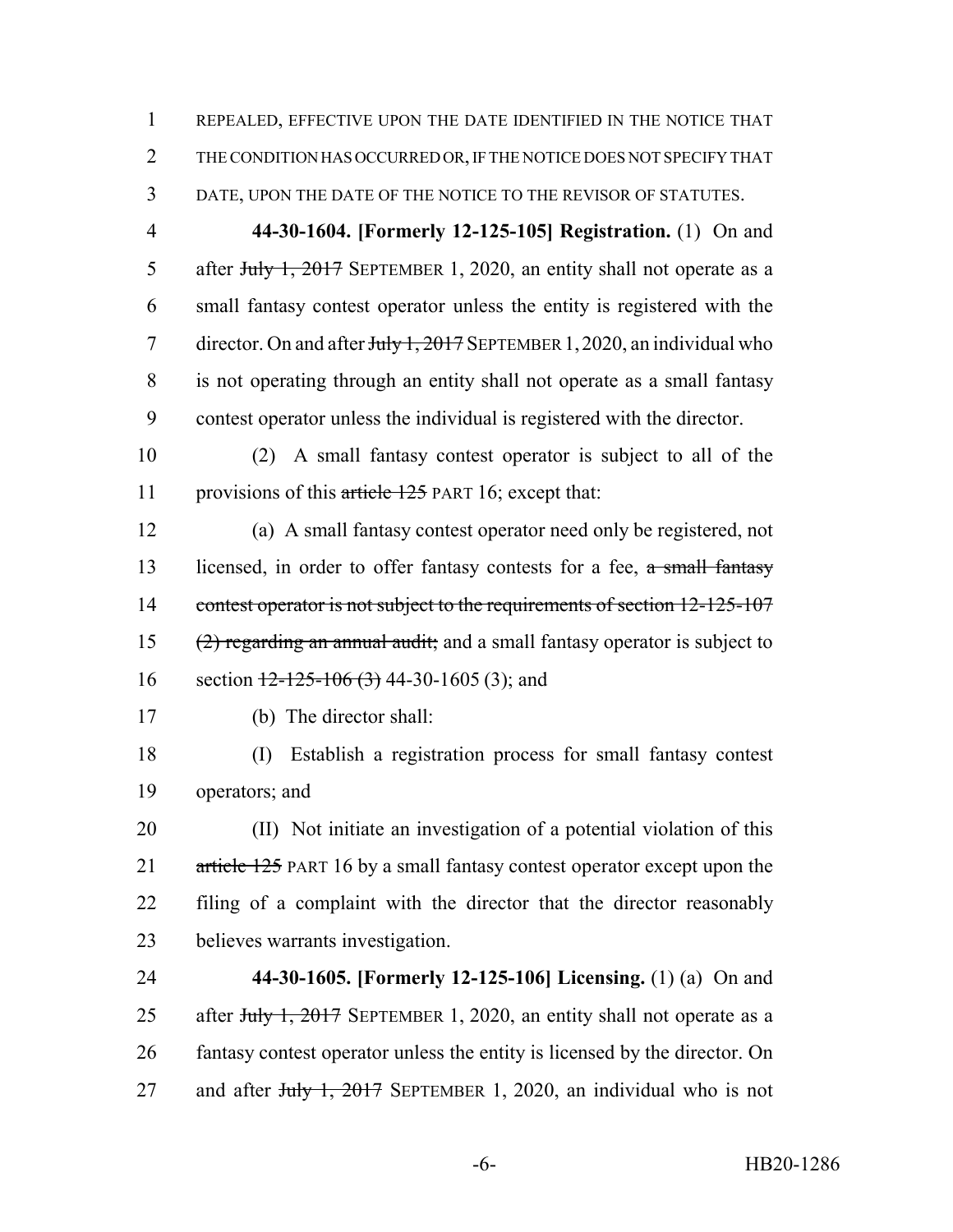operating through an entity shall not operate as a fantasy contest operator unless the individual is licensed as a fantasy contest operator by the director.

 (b) An applicant for licensure must pay license, renewal, and reinstatement fees established by the director consistent with section  $6 \frac{12-20-105}{12-20}$  44-30-203 and other authorities. A license issued pursuant to this article 125 is subject to the renewal, expiration, reinstatement, and 8 delinquency fee provisions specified in section  $12-20-202$  (1) and (2). A person that continues to practice once a license has expired is subject to 10 the penalties provided in this article 125 and section 12-20-202 (1) THE DIRECTOR SHALL TRANSMIT ALL FEES COLLECTED TO THE STATE TREASURER, WHO SHALL CREDIT THEM TO THE SPORTS BETTING FUND CREATED IN SECTION 44-30-1509.

 (2) Applications for licensure as a fantasy contest operator must: (a) Be verified by the oath or affirmation of the person or persons as the director may prescribe;

 (b) Be made to the director on forms prepared and furnished by the director; and

 (c) Set forth such information as the director may require to enable the director to determine whether an applicant meets the 21 requirements for licensure under this article 125 PART 16. The information must include:

(I) The name and address of the applicant;

 (II) If a partnership, the names and addresses of all of the partners, and if a corporation, association, or other organization, the names and addresses of the president, vice president, secretary, and managing officer, together with all other information deemed necessary by the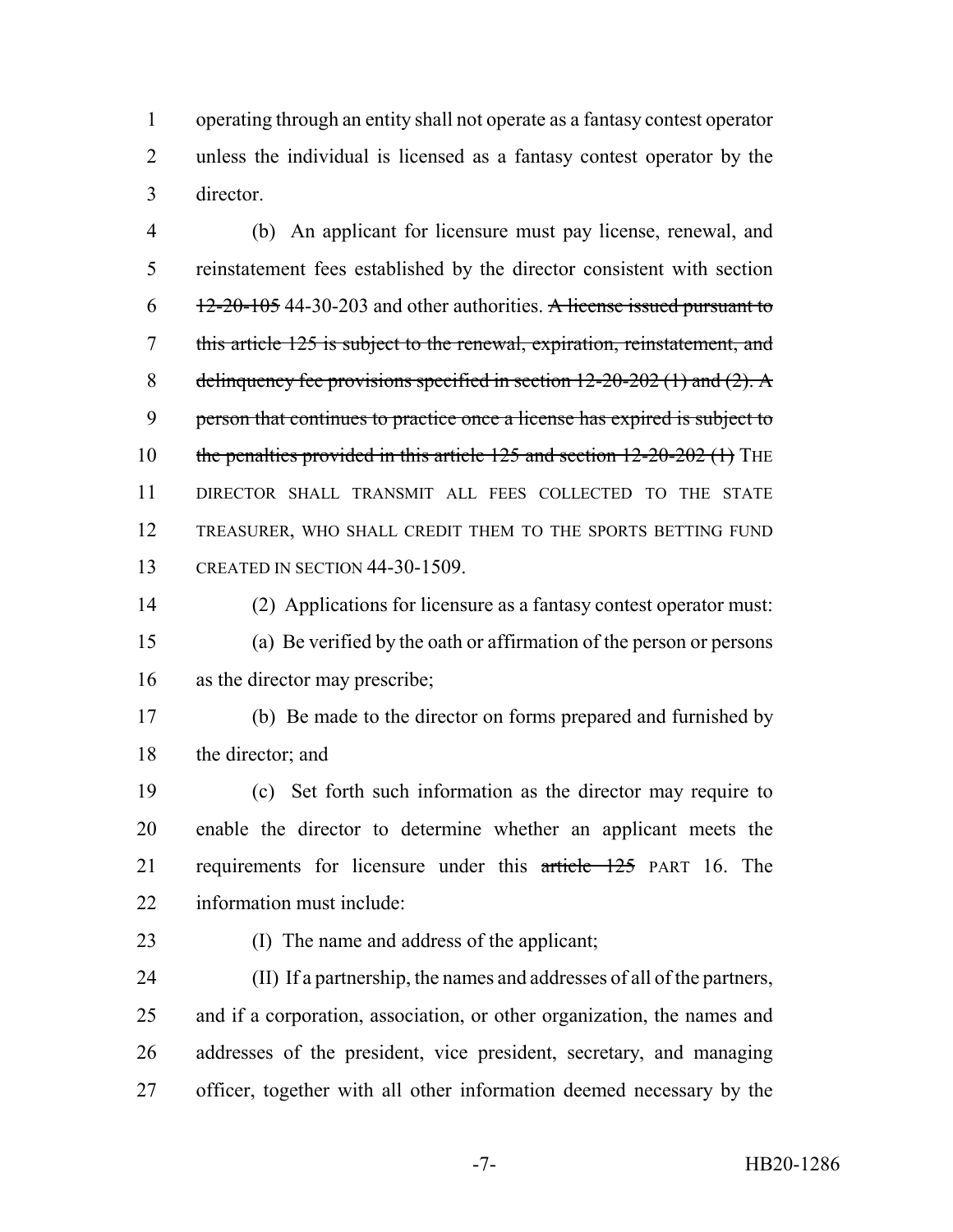director; and

 (III) A designation of the responsible party who is the agent for the licensee for all communications with the director.

 (3) (a) An applicant may not be eligible for licensure or registration as a fantasy contest operator or licensure renewal if the applicant or any of its officers, directors, or general partners has been convicted of or has entered a plea of nolo contendere or guilty to a felony.

 (b) The director is governed by section 24-5-101 in considering the conviction or plea of nolo contendere to a felony for any individual subject to a criminal history record check pursuant to subsection (4) of this section.

 (4) With the submission of an application for a license granted pursuant to this section, each applicant and its officers, directors, and general partners shall submit a complete set of his or her fingerprints to the Colorado bureau of investigation for the purpose of conducting fingerprint-based criminal history record checks. The Colorado bureau of investigation shall forward the fingerprints to the federal bureau of investigation for the purpose of conducting fingerprint-based criminal history record checks. A person who has previously submitted fingerprints for state or local licensing purposes may request the use of the fingerprints on file. The director shall require a name-based criminal history record check, as defined in section 22-2-119.3 (6)(d), for a person who has twice submitted to a fingerprint-based criminal history record check and whose fingerprints are unclassifiable or when the results of a fingerprint-based criminal history record check of a person performed pursuant to this subsection (4) reveal a record of arrest without a disposition. The director shall use the information resulting from the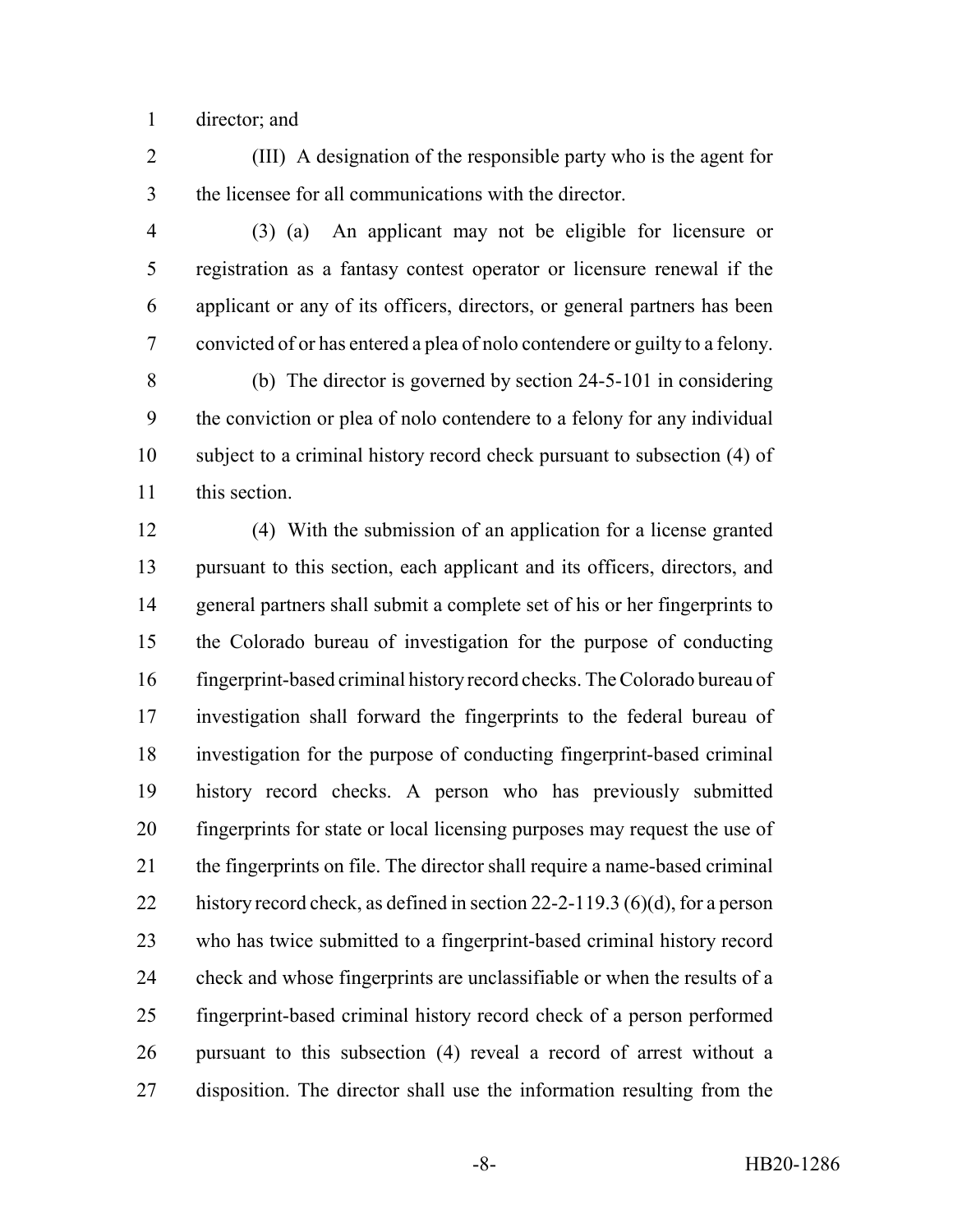fingerprint-based or name-based criminal history record check to investigate and determine whether an applicant is qualified to hold a license pursuant to this section. The director may verify the information an applicant is required to submit. The applicant shall pay the costs associated with the fingerprint-based criminal history record check to the Colorado bureau of investigation. The applicant is responsible for the costs associated with a name-based criminal history record check.

- (5) A fantasy contest operator shall not conduct, operate, or offer a fantasy contest that:
- (a) Utilizes:

 (I) Video or mechanical reels or symbols or any other depictions of slot machines, poker, blackjack, craps, or roulette; or

 (II) Any device that qualifies as or replicates games that constitute limited gaming under section 9 of article XVIII of the Colorado constitution; or

 (b) Includes a university, college, high school, or youth sporting event.

 **44-30-1606. [Formerly 12-125-107] Consumer protections.** (1) A fantasy contest operator, including a small fantasy contest operator, shall implement commercially reasonable procedures for fantasy contests with an entry fee, which procedures are designed to:

 (a) Prevent employees of the fantasy contest operator, including a small fantasy contest operator, and relatives living in the same household as the employees, from competing in any fantasy contests offered by any fantasy contest operator in which the operator offers a cash prize;

(b) Prevent sharing of confidential information that could affect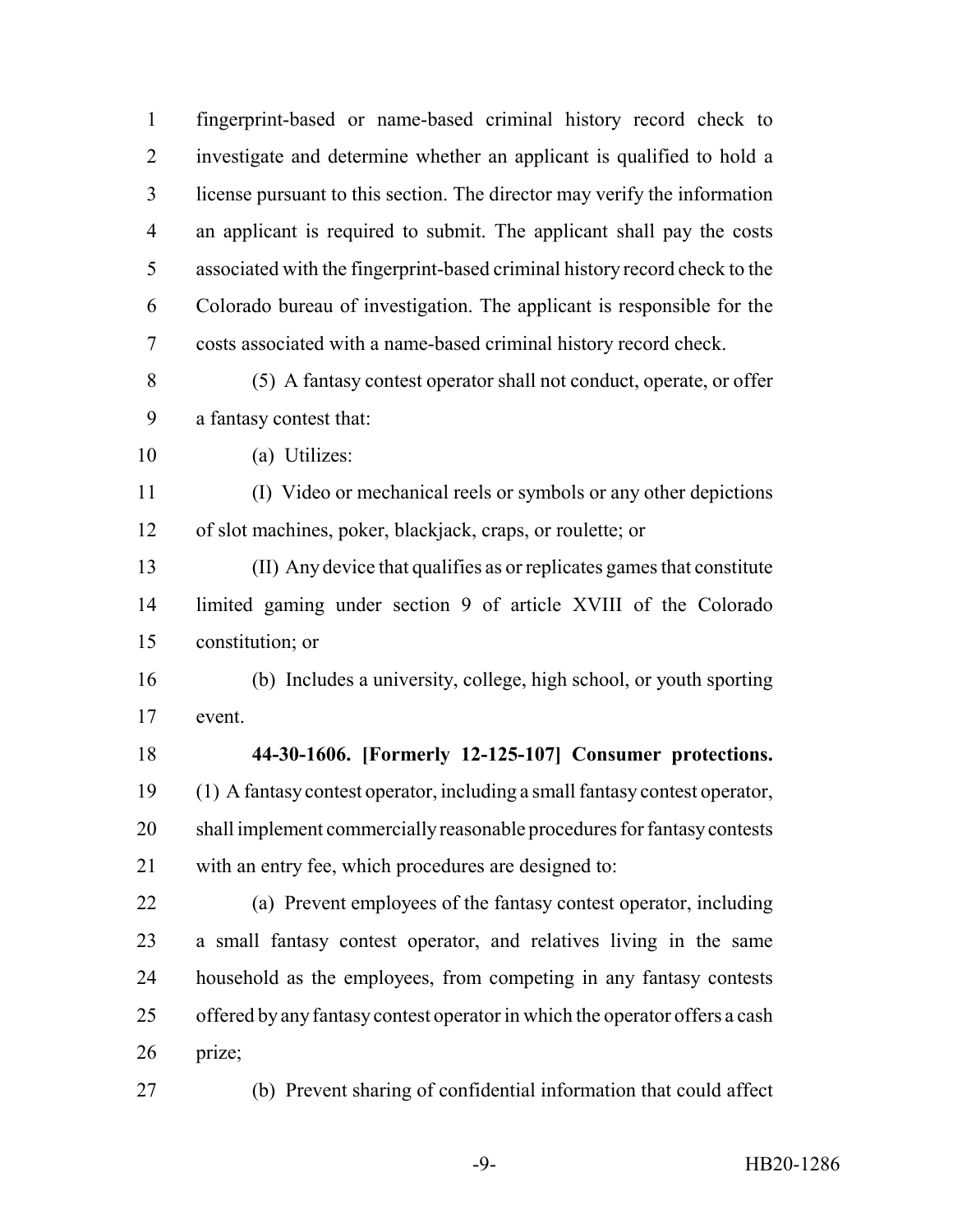the fantasy contest play with third parties until the information is made publicly available;

 (c) Verify that a fantasy contest player in such a fantasy contest is eighteen years of age or older;

 (d) Ensure that individuals who participate or officiate in a game or contest that is the subject of such a fantasy contest will be restricted from entering such a fantasy contest that is determined, in whole or in part, on the accumulated statistical results of a team of individuals in the game or contest in which they are a player or official;

 (e) Allow individuals to restrict themselves from entering such a fantasy contest upon request and provide reasonable steps to prevent the person from entering the fantasy contests offered by the fantasy contest operator, including a small fantasy contest operator;

 (f) Disclose the number of entries that a fantasy contest player may submit to each such fantasy contest, provide reasonable steps to prevent players from submitting more than the allowable number, and, in any contest involving at least one hundred one entries, not allow a player to submit more than the lesser of three percent of all entries or one hundred fifty entries;

 (g) Segregate fantasy contest player funds from operational funds and maintain a reserve in the form of cash, cash equivalents, an irrevocable letter of credit, a bond, or a combination thereof, in the amount of the deposits made to the accounts of fantasy contest players for the benefit and protection of the funds held in the accounts;

 (h) Distinguish highly experienced players and beginner players and ensure that highly experienced players are conspicuously identified as such to all players;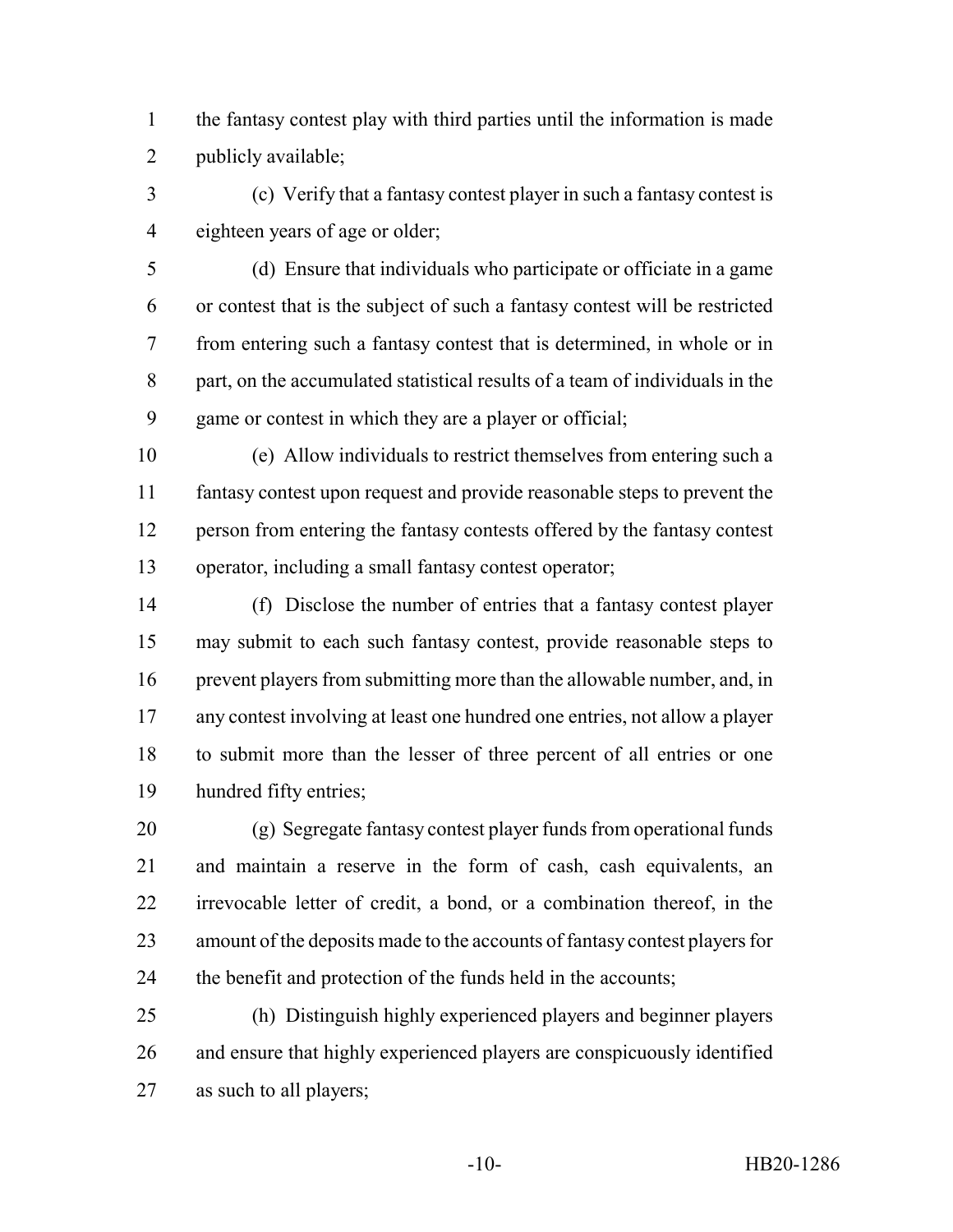- (i) Prohibit the use of scripts in fantasy contests that give a player an unfair advantage over other players and make all authorized scripts readily available to all fantasy contest players;
- (j) Clearly and conspicuously disclose all rules that govern its contests, including the material terms of each promotional offer at the time the offer is advertised; and
- (k) Use technologically reasonable measures to limit each fantasy contest player to one active account with that operator.
- (2) A fantasy contest operator, INCLUDING A SMALL FANTASY CONTEST OPERATOR, offering fantasy contests in this state shall:
- (a) Contract with a third party to annually perform an independent audit, consistent with the standards established by the Public Company 13 Accounting Oversight Board, to ensure compliance with this article 125 PART 16; and
- 
- (b) Submit the results of the audit to the director.

**44-30-1607. [Formerly 12-125-108] Duty to maintain records.**

 Each fantasy contest operator shall keep daily records of its operations and shall maintain the records for at least three years. The records must sufficiently detail all financial transactions to determine compliance with 20 the requirements of this article 125 PART 16 and must be available for audit and inspection by the director during the fantasy contest operator's regular business hours.

# **44-30-1608. [Formerly 12-125-109] Authorization to conduct**

 **fantasy contests.** (1) Fantasy contests are authorized and may be conducted by a fantasy contest operator at a licensed gaming establishment. as that term is defined in section 44-30-103 (18). A 27 gaming retailer as that term is defined in section  $44-30-103$  (27), may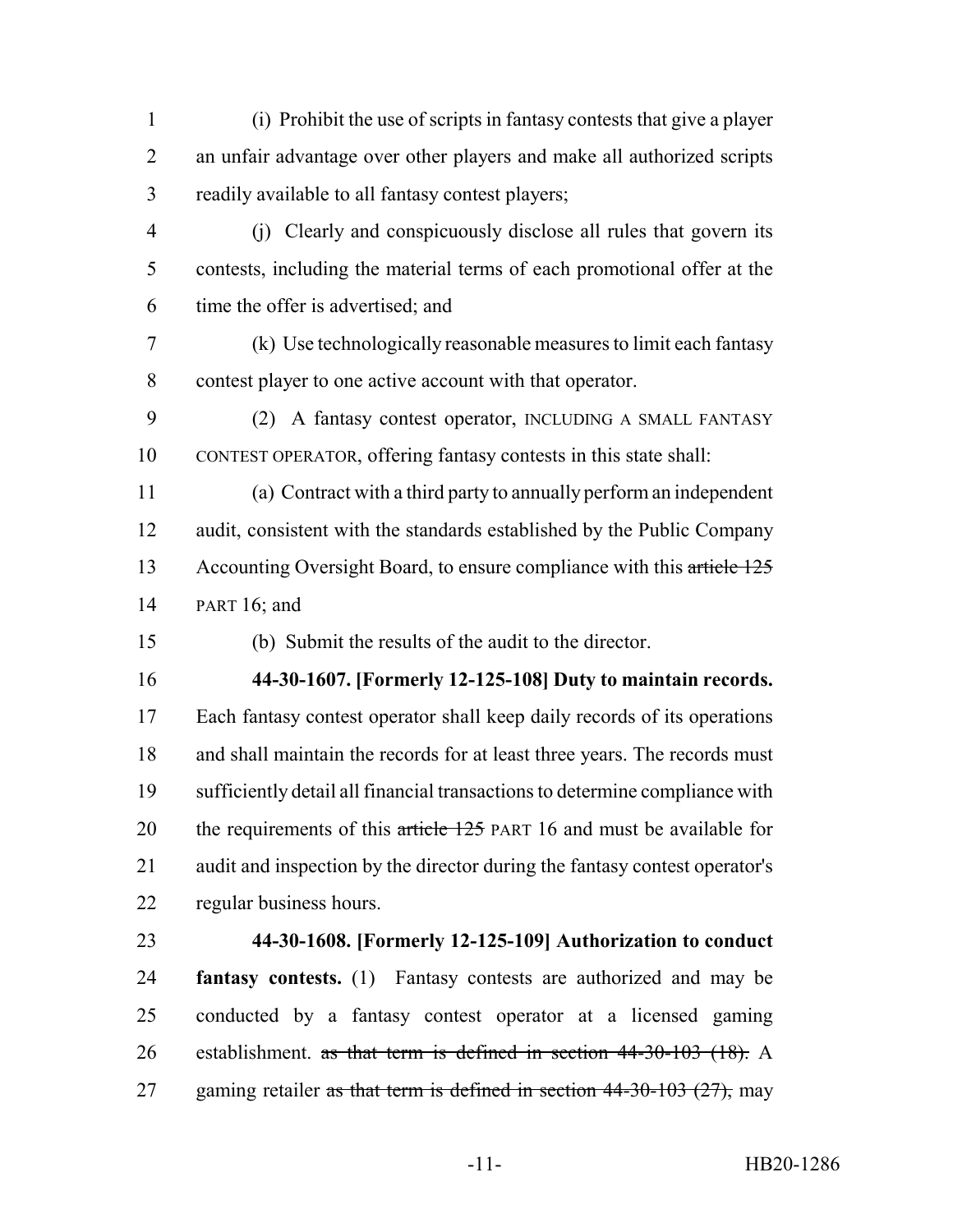conduct fantasy contests if the gaming retailer is licensed as a fantasy contest operator.

 (2) Fantasy contests are authorized and may be conducted by a fantasy contest operator at a licensed facility at which pari-mutuel 5 wagering, as that term is defined in section 44-32-102 (18), may occur. An operator of a class B track, as that term is defined in section 44-32-102 (3), may conduct fantasy contests if the operator is licensed as a fantasy contest operator.

 (3) A fantasy contest conducted in compliance with this article 125 PART 16 does not violate article 10 or 10.5 of title 18.

 **44-30-1609. [Formerly 12-125-110] Grounds for discipline.** 12 (1) The director may take disciplinary action as authorized in section

13 12-20-404 against a licensee or registrant if the fantasy contest operator, including a small fantasy contest operator:

 (a) Violates any order of the director, any provision of this article 16 125, an applicable provision of article 20 of this title 12 PART 16, or the 17 rules established under this article 125 PART 16;

 (b) Fails to meet the requirements for licensure under this article 19 PART 16; or

 (c) Uses fraud, misrepresentation, or deceit in applying for or attempting to apply for licensure or registration or otherwise in operating or offering to operate a fantasy contest.

 (2) If it appears to the director, based upon credible evidence as presented in a written complaint, that a person is operating or offering to operate a fantasy contest without having obtained a registration or license, the director may issue an order to cease and desist the activity. The director shall set forth in the order the statutes and rules alleged to have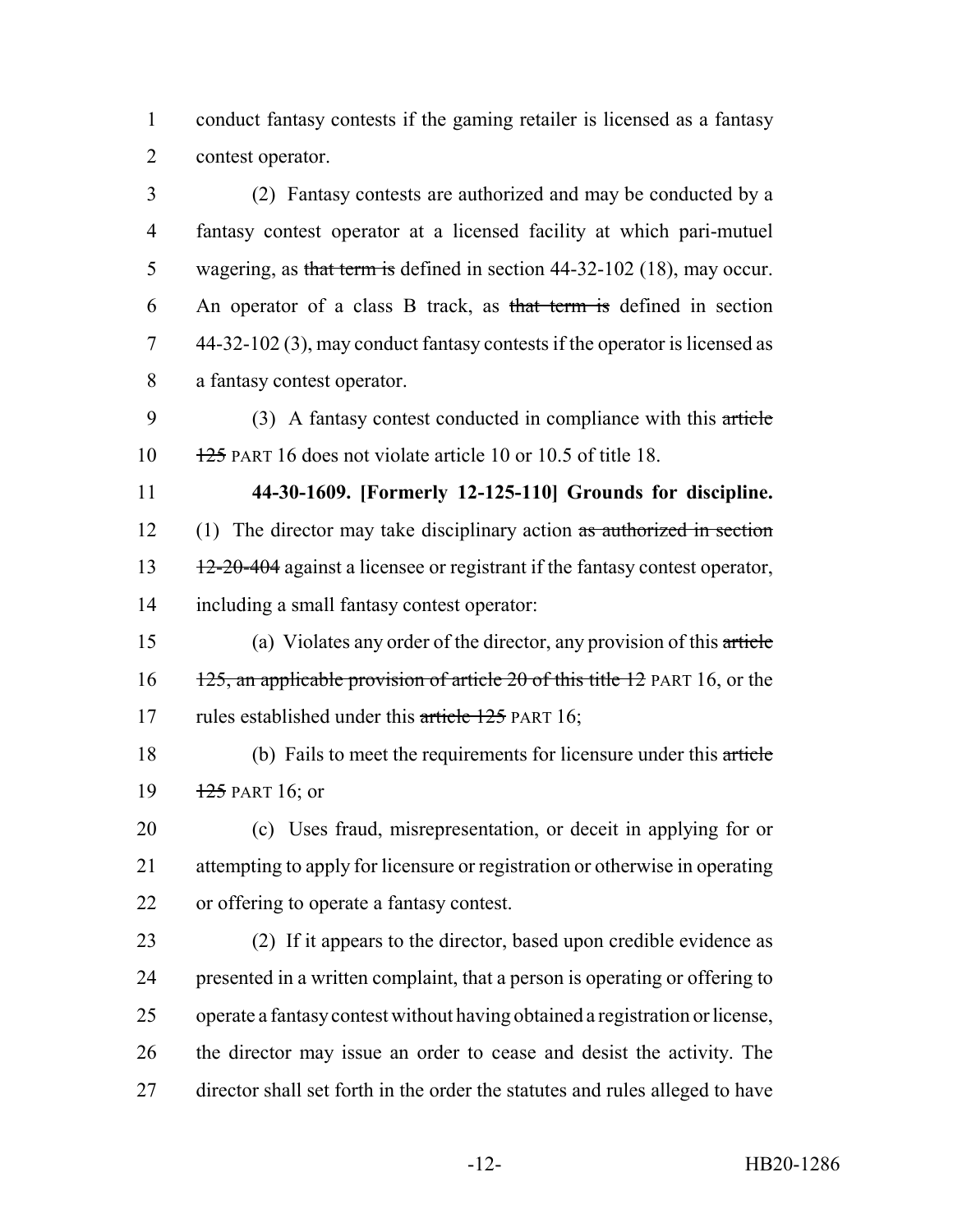been violated, the facts alleged to have constituted the violation, and the requirement that all unauthorized practices immediately cease. Within ten days after service of the order to cease and desist pursuant to this subsection (2), the person may request a hearing on the question of 5 whether acts or practices in violation of this article 125 PART 16 have occurred. The hearing shall be conducted pursuant to section 24-4-105.

 **44-30-1610. [Formerly 12-125-111] Civil fines.** In addition to any other remedy provided by law, a fantasy contest operator, or an employee 9 or agent thereof, who violates this article 125 PART 16 is subject to a civil fine of not more than one thousand dollars for each such violation, which 11 the state treasurer shall credit to the general SPORTS BETTING fund CREATED IN SECTION 44-30-1509. The director may file a civil action to collect the fine.

 **44-30-1611. [Formerly 12-125-112] Applicability.** This article 15 125 PART 16 applies to conduct occurring on or after  $\frac{\text{H}_y}{\text{H}_y}$  1, 2017 SEPTEMBER 1, 2020.

 **44-30-1612. [Formerly 12-125-113] Repeal of part - subject to review.** This article 125 PART 16 is repealed, effective September 1, 2020 19 2027. Before the repeal, this article 125 PART 16 is scheduled for review in accordance with section 24-34-104.

 **SECTION 3.** In Colorado Revised Statutes, 44-30-1501, **amend** (3) as follows:

- **44-30-1501. Definitions rules.** Definitions applicable to this part 15 also appear in section 44-30-103 and article 1 of this title 44. As used in this part 15, unless the context otherwise requires:
- (3) "Fantasy sports activity" means the conduct of, or participation 27 in, a fantasy contest as defined in section  $12 - 125 - 103$  (3) 44-30-1602 (4).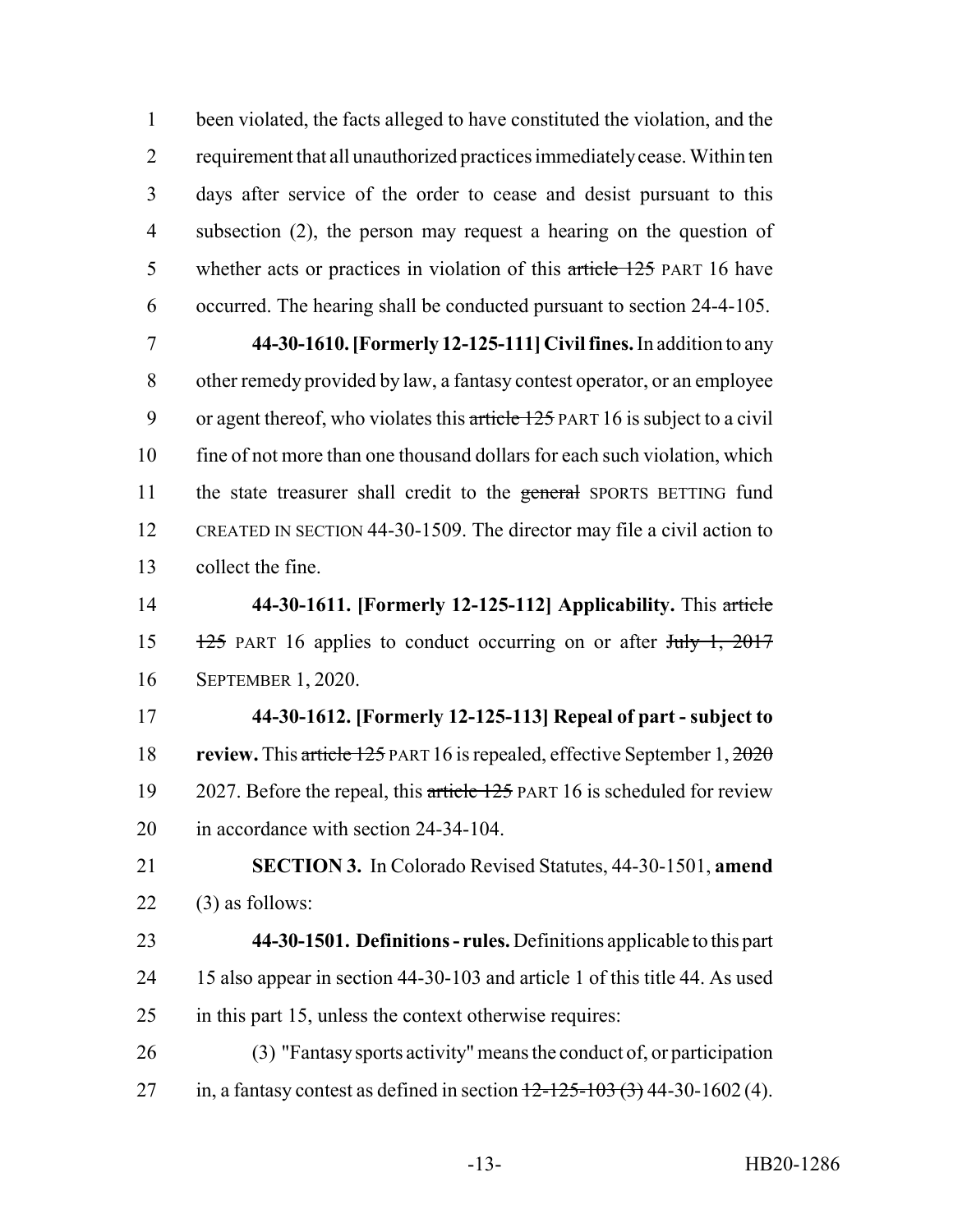- **SECTION 4.** In Colorado Revised Statutes, 44-30-1509, **amend** 2 (1), (6), and (7) as follows:
- 

# **44-30-1509. Sports betting fund - creation - rules - definitions.**

 (1) (a) There is hereby created, in the state treasury, the sports betting fund, referred to in this section as the "fund". The initial appropriation to the division for sports betting regulation and all subsequent revenues of the division derived from sports betting activity AND THE REGULATION OF FANTASY CONTEST OPERATORS UNDER PART 16 OF THIS ARTICLE 30, including license fees, fines and penalties, and collection of the sports betting tax, shall be deposited into the fund. All expenses of the division related to sports betting AND FANTASY CONTEST regulation, including the expenses of investigation and prosecution relating to sports betting AND THE REGULATION OF FANTASY CONTEST OPERATORS, shall be paid from the fund.

 (b) All money paid into the fund is continuously appropriated for the purposes of implementing this part 15 AND PART 16 OF THIS ARTICLE 30. Payment shall be made upon proper presentation of a voucher prepared by the commission in accordance with other statutes governing payments of liabilities incurred on behalf of the state and shall not be conditioned on any appropriation by the general assembly. Receipt of the payment constitutes spending authority by the division.

 (6) The division shall be operated so that, after the initial state appropriation, its administration of this part 15 AND PART 16 OF THIS ARTICLE 30 is financially self-sustaining.

 (7) No claim for the payment of any expense of the division 26 relating to administering this part 15 OR PART 16 OF THIS ARTICLE 30 can be made unless it is against the fund. No other money of the state shall be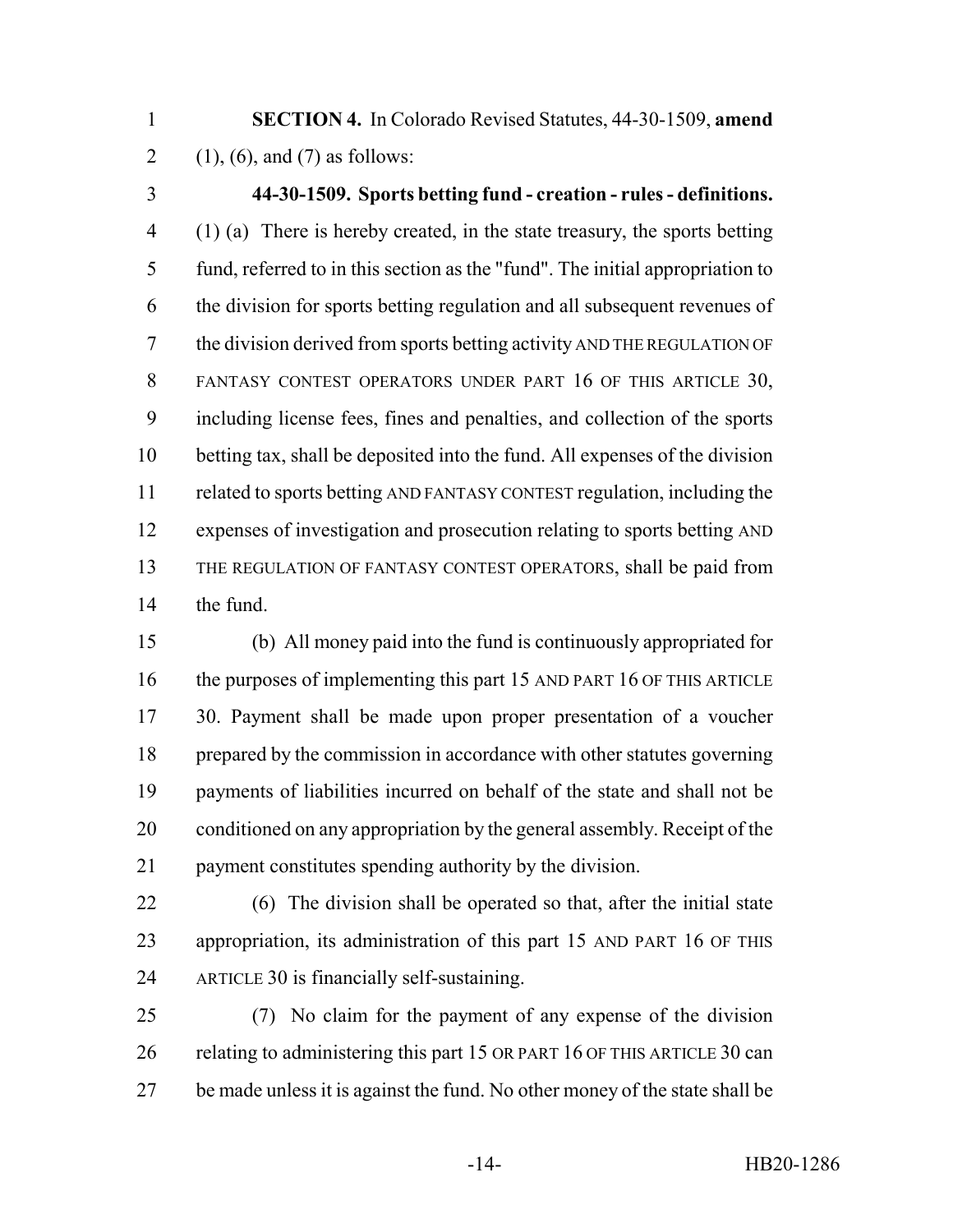used or obligated to pay the expenses of the division or commission related to sports betting OR FANTASY SPORTS ACTIVITY. **SECTION 5. Repeal of relocated and nonrelocated provisions in this act.** In Colorado Revised Statutes, **repeal** article 125 of title 12; except that 12-125-102 is not relocated. **SECTION 6.** In Colorado Revised Statutes, 12-20-204, **repeal** (2)(b) as follows: **12-20-204. Regulator's rule-making authority.** (2) Subsection (1) of this section does not apply to the following: (b) Article 125 of this title 12 concerning fantasy contests; **SECTION 7.** In Colorado Revised Statutes, 12-20-402, **amend**  $(4)$  as follows: **12-20-402. Immunity.** (4) This section does not apply to articles  $14 \frac{125}{125}$ , 140, 150, and 250 of this title 12 concerning fantasy contests, nontransplant tissue banks, passenger tramways, and naturopathic doctors, respectively. **SECTION 8.** In Colorado Revised Statutes, 12-20-404, **repeal** 18 (1)(c)(II)(A), (1)(d)(II)(C), (2)(b)(I), (3)(c)(II), and (5)(b)(I) as follows: **12-20-404. Disciplinary actions - regulator powers - disposition of fines.** (1) **General disciplinary authority.** If a regulator determines that an applicant, licensee, certificate holder, or registrant has committed an act or engaged in conduct that constitutes grounds for discipline or unprofessional conduct under a part or article of this title 12 governing the particular profession or occupation, the regulator may: 25 (c) (II) A regulator is not authorized under this subsection  $(1)(c)$  to impose a fine on a licensee, certificate holder, or registrant regulated under the following: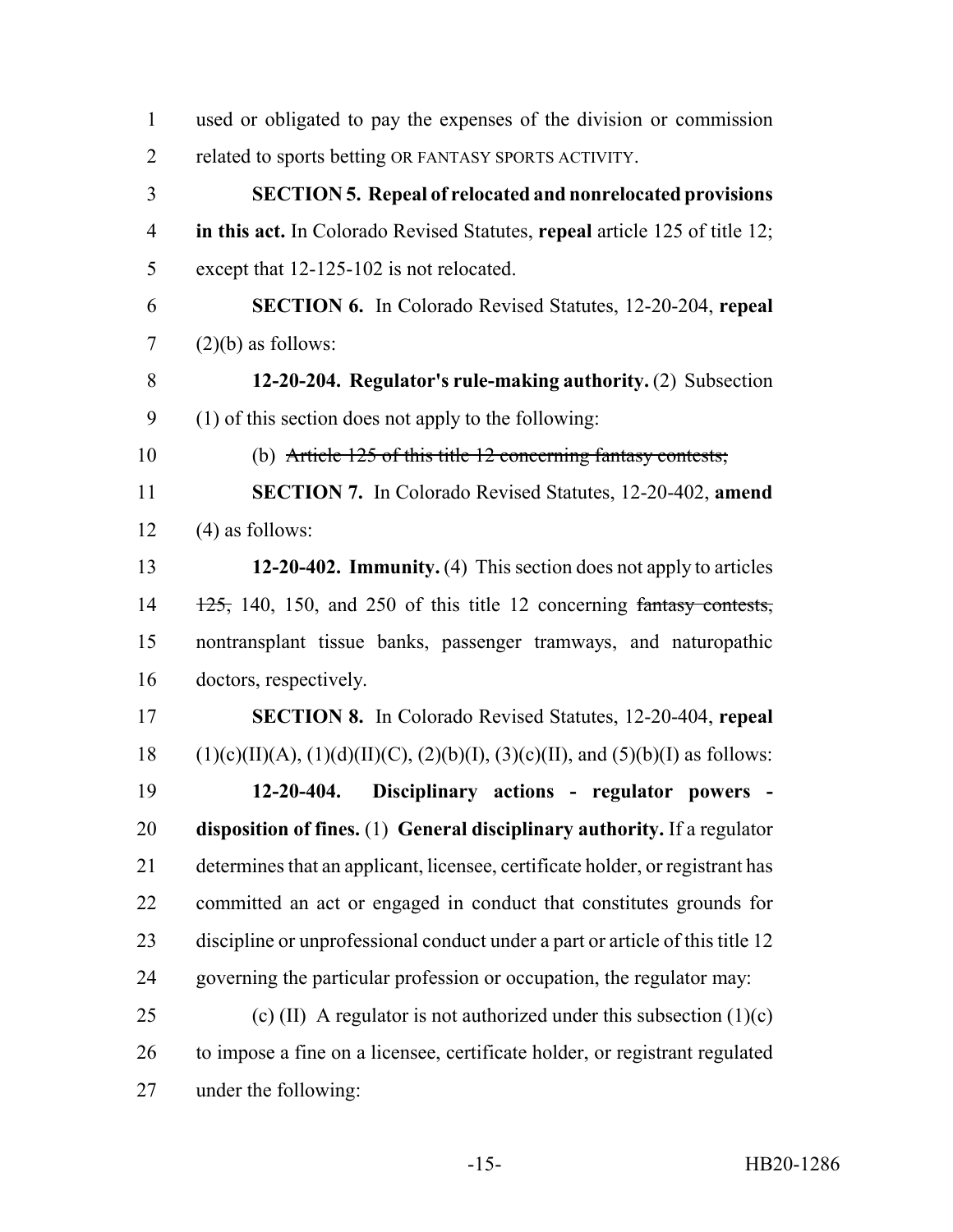| $\mathbf{1}$   | (A) Article $125$ of this title 12 concerning fantasy contests;                       |
|----------------|---------------------------------------------------------------------------------------|
| $\overline{2}$ | (d) (II) A regulator is not authorized under this subsection $(1)(d)$                 |
| 3              | to refuse to renew the license, certification, or registration of a licensee,         |
| $\overline{4}$ | certificate holder, or registrant regulated under the following:                      |
| 5              | (C) Article 125 of this title 12 concerning fantasy contests;                         |
| 6              | (2) <b>Deferral precluded.</b> (b) This subsection $(2)$ does not apply               |
| $\tau$         | to the following:                                                                     |
| 8              | (I) Article 125 of this title 12 concerning fantasy contests;                         |
| 9              | (3) Waiting period after revocation or surrender. (c) This                            |
| 10             | subsection (3) does not apply to the following:                                       |
| 11             | (II) Article 125 of this title 12 concerning fantasy contests;                        |
| 12             | (5) Confidential letter of concern. (b) This subsection $(5)$ does                    |
| 13             | not apply to the following:                                                           |
| 14             | (I) Article 125 of this title 12 concerning fantasy contests;                         |
| 15             | <b>SECTION 9.</b> In Colorado Revised Statutes, 12-20-405, amend                      |
| 16             | $(6)$ as follows:                                                                     |
| 17             | 12-20-405. Cease-and-desist orders. (6) This section does not                         |
| 18             | apply to articles $\frac{125}{120}$ , 140 and 150 of this title 12 concerning fantasy |
| 19             | contests, nontransplant tissue banks and passenger<br>tramways,                       |
| 20             | respectively.                                                                         |
| 21             | <b>SECTION 10.</b> In Colorado Revised Statutes, 12-20-406, repeal                    |
| 22             | $(3)(c)$ as follows:                                                                  |
| 23             | 12-20-406. Injunctive relief. $(3)$ This section does not apply to                    |
| 24             | the following:                                                                        |
| 25             | (c) Article $125$ of this title 12 concerning fantasy contests;                       |
| 26             | <b>SECTION 11.</b> In Colorado Revised Statutes, 12-20-408, repeal                    |
| 27             | $(2)(a)$ as follows:                                                                  |